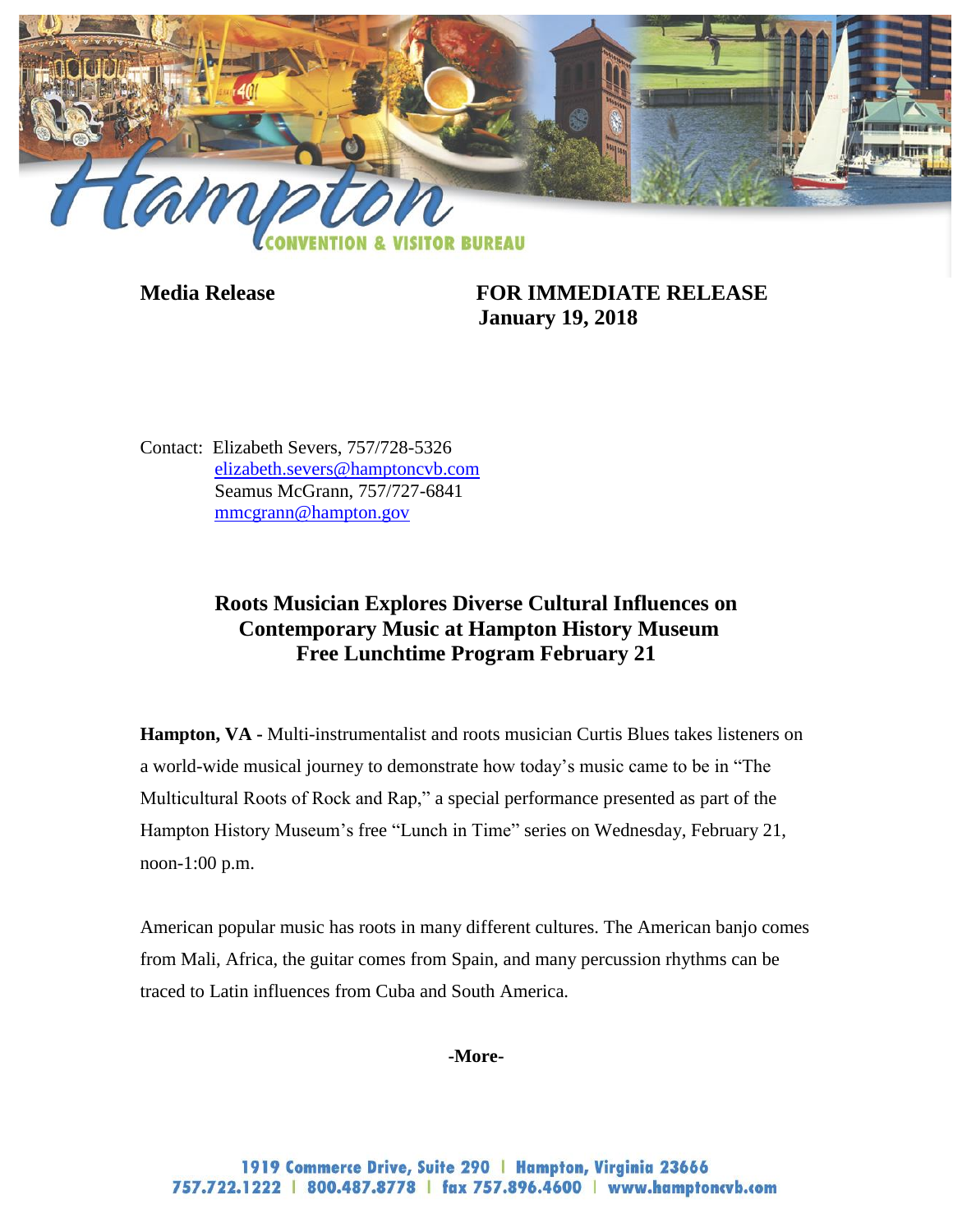## **Roots Musician Explores Diverse Cultural Influences on Contemporary Music at Hampton History Museum Free Lunchtime Program February 21- Page 2**

Blues will bring history to life by performing with musical instruments from all over the world in this interactive program. Attendees will learn how different cultures approached building instruments from their unique environments and how these choices still influence the music we listen to today.

Attendees are encouraged to bring a bag lunch. The museum will have free dessert.

## **About Curtis Blues:**

Multi-instrumentalist and roots musician Curtis Blues is a talented musician and educator. His performances keep the tradition of acoustic American roots music alive, and demonstrate the origins of modern rock and hip-hop music. He has been playing Delta Blues since he was fourteen years old, when he was exposed to some of the last living Delta Blues masters at folk festivals. Curtis has recorded three critically acclaimed CDs and performs at Blues festivals, and schools and other venues in an effort to pass this precious music down to the next generation.

The program is free and open to the public. Attendees are encouraged to bring a bag lunch. The museum will provide free dessert.

The Hampton History Museum is located at 120 Old Hampton Lane in Downtown Hampton. There is free parking in the garage across the street from the museum. For more information call 757-727-1102.

Partially bordered by the Hampton Roads harbor and Chesapeake Bay, Hampton, with the 344,000 sq. ft. Hampton Roads Convention Center and the award-winning Hampton Coliseum, is located in the center of Coastal Virginia and the Hampton Roads metropolitan area. Hampton is the site of America's first continuous English-speaking

**-More-**